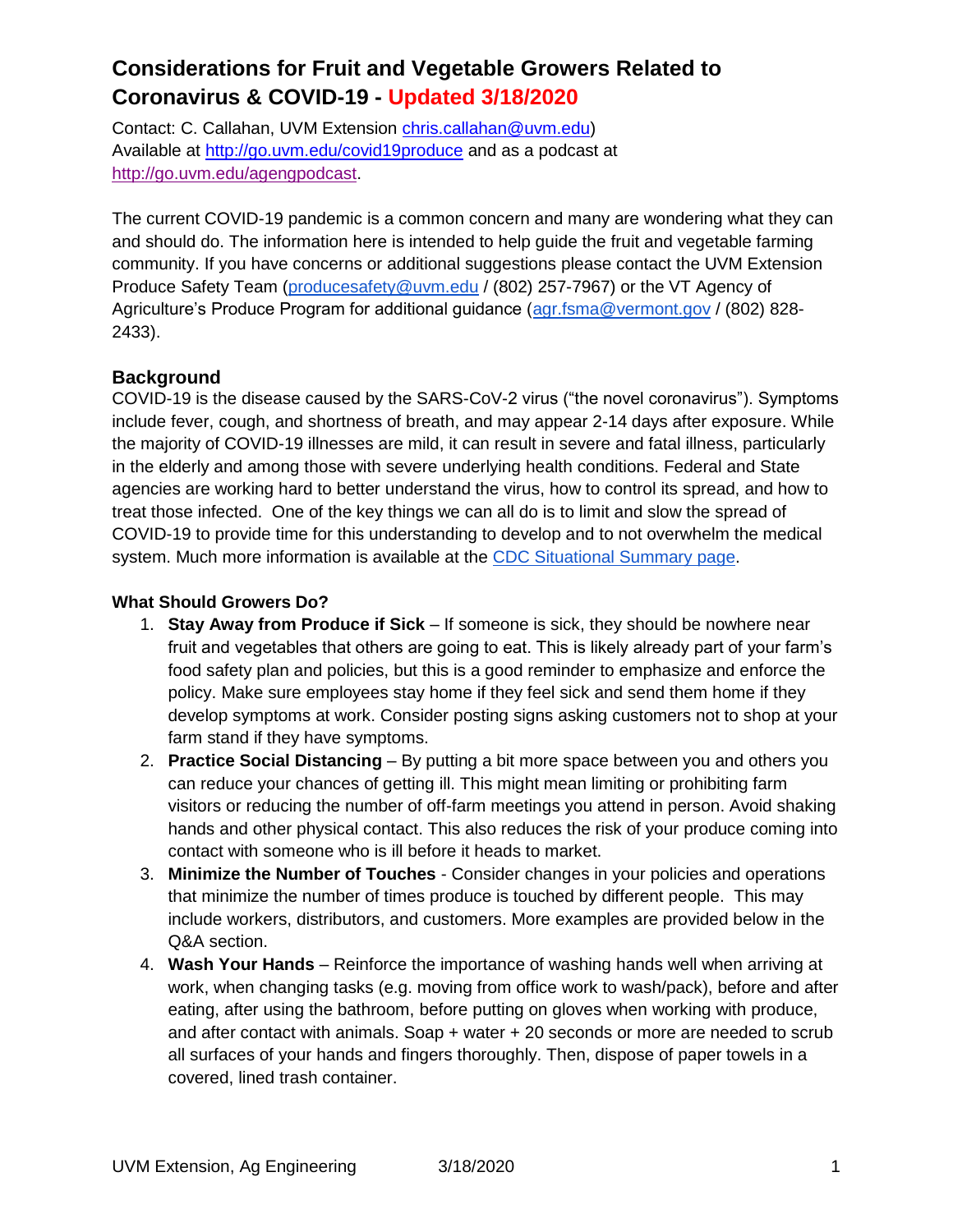- 5. **Cleaning, Sanitizing, and Drying** [According to the FDA,](https://www.fda.gov/emergency-preparedness-and-response/mcm-issues/coronavirus-disease-2019-covid-19-frequently-asked-questions#food) there is no indication that this virus has spread via food. But, we know viruses [\(including SARS-CoV-2\)](https://www.medrxiv.org/content/10.1101/2020.03.09.20033217v2?__cf_chl_jschl_tk__=c3e025a75f4d1b193762a9d087cffba0cd286b84-1584453434-0-Ae8U9EZKi2ynlFMEcjNpld_DijhLVXvvQCeNBxBNOKbCF6kMgAh4Grtae_ilQAj7Mz3MLJnrzunUHkeTiiPU3CeIH5zVyvGiKoSjeTq0VwC1M-p5lKeM4iAtgSUBshQY0Lu1CQ03UK0dWLU11dEDL63oh0godvGPpHIpGPP0FbbtiSJV_Pp9JjNIYi8pq-JjCqtEqukplHls7nqm6Lfj4TbTjRZQFNORb-kBQPVqeHmln2CcXOg51f1yVg03T7YMkLDl5cvXdbCN12qcsY0T3skqfW58FDMyMs7DHkXa1HZrwOCLVm-GwxRCGkfkRV-mYvHAhGBKs_1MdQ3f4E8WweY) survive and spread via hard surfaces. Farms handle produce using tools and equipment with surfaces. We also know that produce has surfaces. Viruses, in general, can be relatively long-lasting in the environment, and have the potential to be transferred via food or food contact surfaces. So, there's no better time than the present to review, improve, and reinforce your standard operating procedures for cleaning, sanitizing, disinfecting, and drying any food contact surfaces, food handling equipment, bins, and tools. More info is provided below in the Q&A section. Remember, cleaning means using soap and water, sanitizing is using a product labeled for sanitizing, disinfecting typically involves higher concentrations of a product labeled for disinfection, and drying means allowing the surfaces to dry completely before use.
- 6. **Plan for Change** Many produce farms are lean operations run by one or two managers and a minimal crew. Do you have a plan for if you become severely ill? How do things change if half your workforce is out sick? More business and labor planning guidance is available at th[e](https://agworkforce.cals.cornell.edu/2020/03/12/novel-coronavirus-prevention-control-for-farms/) [Cornell Agricultural Workforce Development site.](https://agworkforce.cals.cornell.edu/2020/03/12/novel-coronavirus-prevention-control-for-farms/)

#### **What Should Markets and Farmers Markets Do?**

- 1. **Everything Above** Growers, retail food market owners, and farmers market managers should do all the things above. Does your market have a hand washing station? More guidance for food and lodging businesses is available from th[e](https://www.healthvermont.gov/sites/default/files/documents/pdf/EH-COVID-19-Food-Lodging-Business-Fact-Sheet.pdf) [Vermont Department of](https://www.healthvermont.gov/sites/default/files/documents/pdf/EH-COVID-19-Food-Lodging-Business-Fact-Sheet.pdf)  [Health.](https://www.healthvermont.gov/sites/default/files/documents/pdf/EH-COVID-19-Food-Lodging-Business-Fact-Sheet.pdf)
- 2. **Communicate with Your Customers**  Consider reaching out to your customers and recommend they stay home if they are ill. Have you informed your customers about any changes in your hours or policies?
- 3. **Consider Alternative Delivery** Some markets are taking this opportunity to launch pre-ordering and electronic payment options to enable social distancing at market. Some markets are moving to a drive-through pickup option. More examples are provided below in the Q&A section.
- 4. **Reinforce the Health Benefits of Fruits and Vegetables** We're fortunate to have so many growers who do a great job with storage crops and winter production. This means our community has access to fresh fruits and vegetables that are important to their immune systems at this time of need. Be sure to promote the nutritional value of your products! But, keep in mind that promotion of your products should be within reason. Avoid making overly broad or unsupported health claims. Fresh produce contains many minerals and nutrients important for immune health which may reduce the severity and duration of an illness. **Fun Fact**: Pound for pound, that storage cabbage in your cooler has as nearly as much vitamin C as oranges.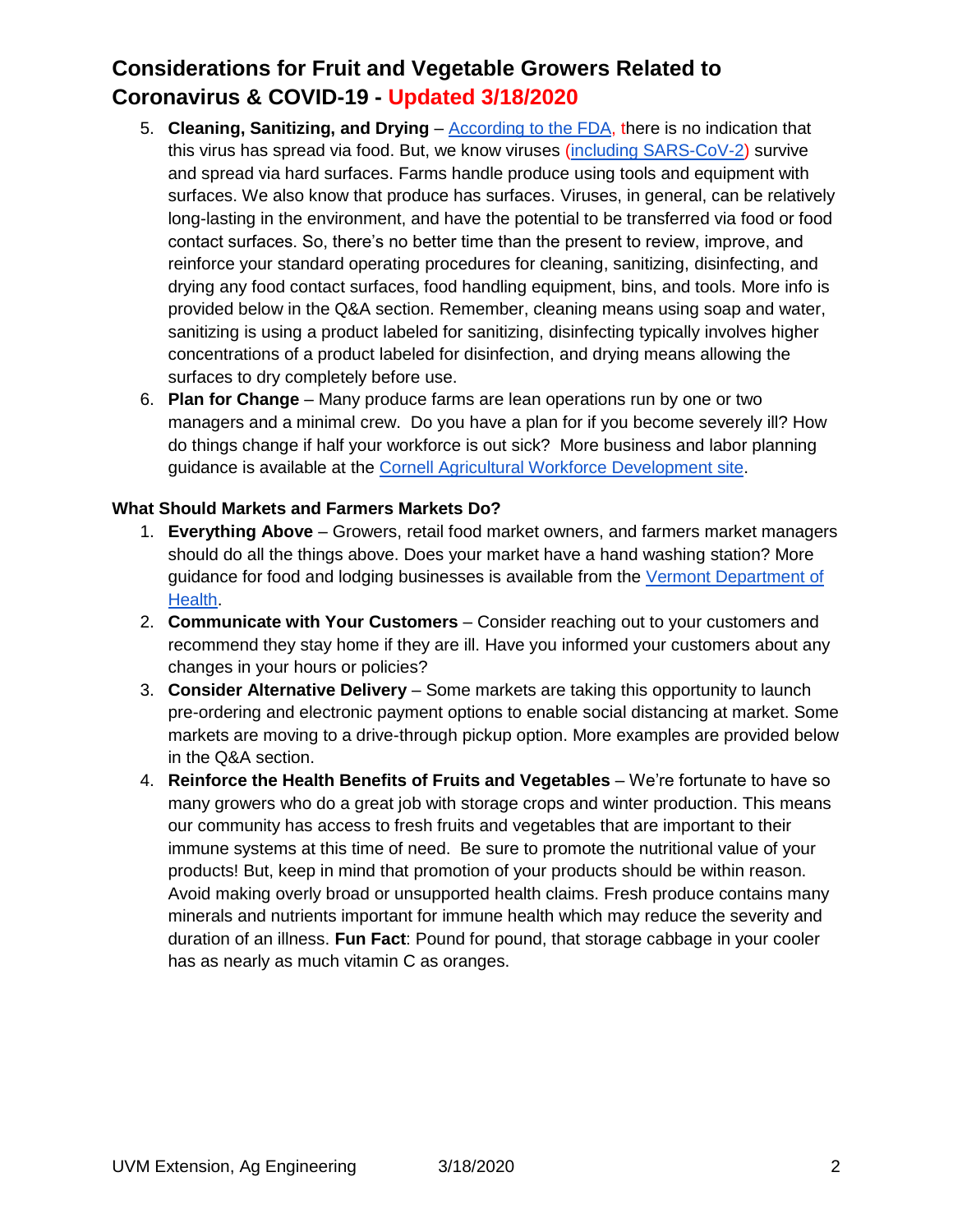#### **Questions and Answers**

- 1. **What is the difference between cleaning, sanitizing, and disinfection?** The CDC provides [more detail on their cleaning website,](https://www.cdc.gov/flu/school/cleaning.htm) but the take-homes are:
	- a. "**Cleaning** removes germs, dirt, and impurities from surfaces and objects...using soap (or detergent) and water to physically remove [them]."
	- b. "**Disinfecting** kills germs on surfaces or objects. Disinfecting works by using chemicals to kill germs on surfaces or objects. This process does not necessarily clean dirty surfaces or remove germs, but by killing germs on a surface after cleaning, it can further lower the risk of spreading infection."
	- c. "**Sanitizing** lowers the number of germs on surfaces or objects to a safe level, as judged by public health standards or requirements."

EXAMPLE 1: Reviewing the [label for Sanidate 5.0](https://www3.epa.gov/pesticides/chem_search/ppls/070299-00019-20190328.pdf) (p.12, "General Disinfection"), a 5.3% peroxyacetic acid and 23.0% hydrogen peroxide product, we note that the concentration used for disinfection is 0.5-2.2 fl. oz. per gallon of water (230- 1000 ppm of peroxyacetic acid in water) compared to the lower rate used for sanitizing (p.10, "Sanitization of Food Contact Surfaces") of 1.6-5.4 fl. oz. to 5 gallons water (147-500 ppm). Later in the label, we find the postharvest water application to control cross contamination that we're most familiar with (p. 20, "Treatment of Fruit and Vegetable Processing Waters") where the rate of use is 59.1-209.5 fl. Oz. per 1000 gallons of water (27-96 ppm).

EXAMPLE 2: Reviewing [the label for Ultra Clorox\(R\) Brand Regular Bleach](https://www3.epa.gov/pesticides/chem_search/ppls/005813-00050-20110303.pdf)  (alternate name, "Clorox Germicidal Bleach"), a 6.0% sodium hypochlorite product, we note that this product is labeled as effective against human coronavirus (p.35 revised). We also note that the concentration used for disinfection of hard, nonporous surfaces (p. 14 and 22 of PDF) is 2700 ppm (¾ cup per gallon of water) available chlorine compared to the lower rate used for sanitizing (p. 14 of PDF) of 200 ppm (1 tbsp per 1 gallon of water). The [effectiveness of chlorine depends on the pH of water.](https://ucfoodsafety.ucdavis.edu/sites/g/files/dgvnsk7366/files/inline-files/26414.pdf)

2. **What Should I Use for Disinfection and Sanitizing?** The EPA has provided [a list of](https://www.epa.gov/pesticide-registration/list-n-disinfectants-use-against-sars-cov-2)  [disinfectants for use against SARS-CoV-2,](https://www.epa.gov/pesticide-registration/list-n-disinfectants-use-against-sars-cov-2) the virus causing COVID-19. Very few of these products are common on the farm and may be hard to find. If you are currently using a sanitizer as part of a standard cleaning and sanitizing procedure for hard surfaces on your farm, continue doing so. Consider reviewing the label for that product and using it for disinfection of specific high-touch surfaces if applicable. You can also follow the CDC quidance and use a [mixture of bleach](https://www.cdc.gov/coronavirus/2019-ncov/prepare/cleaning-disinfection.html?CDC_AA_refVal=https%3A%2F%2Fwww.cdc.gov%2Fcoronavirus%2F2019-ncov%2Fcommunity%2Fhome%2Fcleaning-disinfection.html) and water (5 tbsp / gallon or 4 tsp / quart).